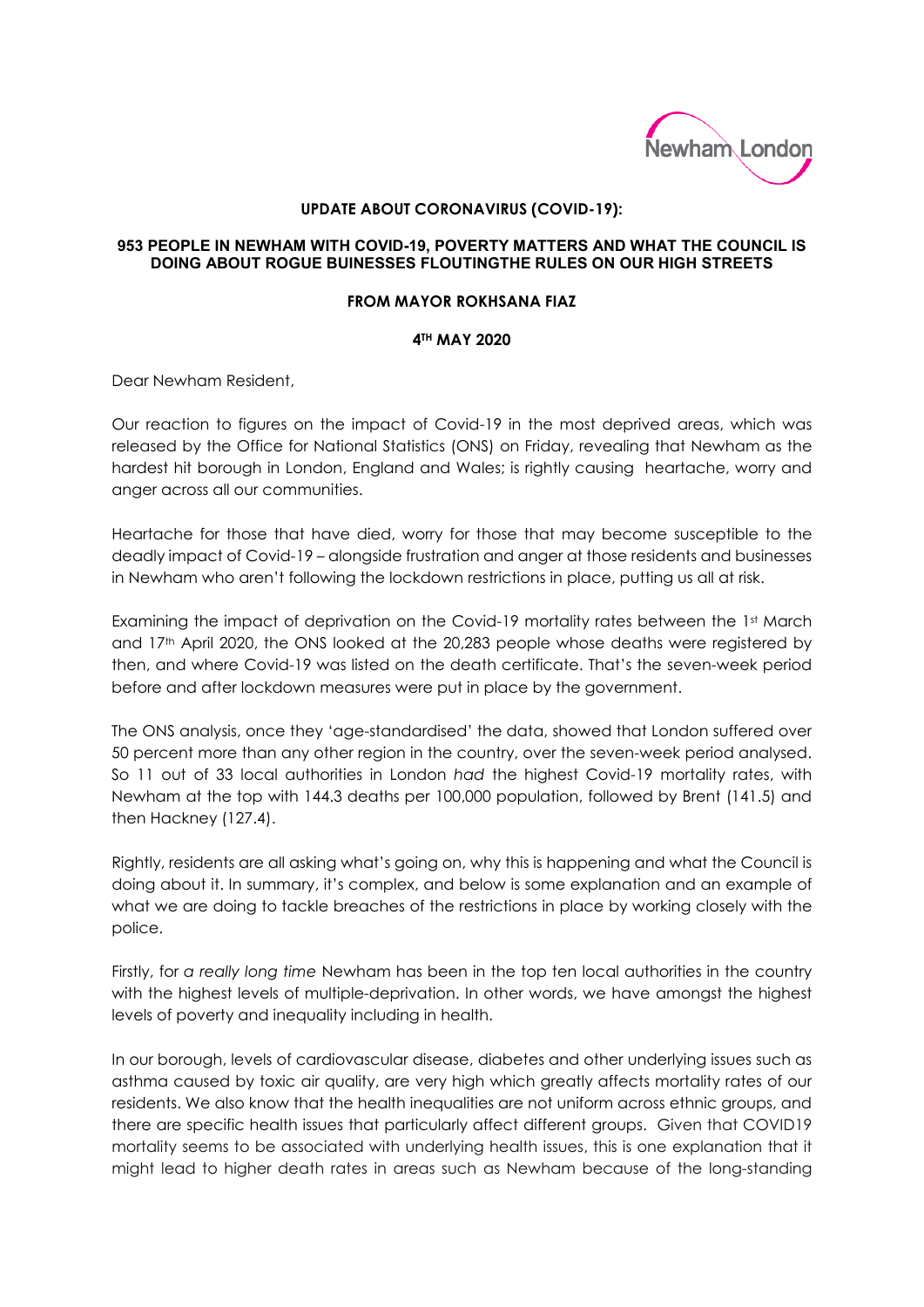health inequality 'profile' of the borough. You can read more scientific expert reaction to the ONS data and links to poverty and inequality here: [https://tinyurl.com/tsnhjy9.](https://tinyurl.com/tsnhjy9)

There are also a range of other factors that come into play too. For example, Professor Dave Gordon, Director of the Townsend Centre for International Poverty Research at the University of Bristol says that people in poorer areas are more likely to get a Covid-19 infection because:

- They are more likely to be key workers (for example, care assistants, shop assistants, building workers, bus drivers, delivery drivers) so they are more likely to come into contact with infected people than their peers in richer areas who may be able to work from their homes;
- Many key worker jobs are low paid and therefore these key workers often live in deprived areas;
- People in deprived areas are more likely to have to rely on public transport than people in richer areas and thus come into contact with infectious people;
- They are also more likely to have worse internet connections and not be able to afford the premium on grocery home delivery services so will need to go out to shop for food more often than people in richer areas;
- Deprived areas tend to have higher population densities than richer areas therefore people in these areas are more likely to have contact with an infected person when they leave their homes for exercise, medical care, food shopping;
- The higher the population density the more difficult maintaining social distancing is likely to be.

That's why our approach to addressing health inequalities in Newham, including the impact of Covid-19, is driven by understanding why these differences exist so that we can take the necessary action required; working closely with all our health partners, including Barts NHS Trust, Newham CCG and the seven care homes in the borough as well as the police.

Since being elected the Mayor of Newham two-years ago, the Council has embarked on an agenda of addressing poverty and inequality in the borough because we want to eradicate many factors affecting the life chances of our residents, including poor housing and income inequality. For example we've done research that shows that up to 36,000 of our residents are not being paid even the basic minimum wage, much less the London Living Wage, pointing to exploitation of our most vulnerable residents and a sign of modern day slavery in Newham.

That's why we are establishing an Employment Rights Advice Unit, as part of our Community Wealth Building Strategy and Inclusive Economy plans, because there is a real danger that this group, and other low paid and front line workers, will face greater exposure to the virus, because of the financial pressure to keep working which will make it difficult to socially isolate. We also have challenges around overcrowded and inter-generational housing all of which contribute to health inequalities and risks; which we are dealing with.

More importantly, we need to make sure health funding is prioritised by the government for deprived areas, including increased funding to boost our public health work, which has been decimated over the years.

Years of cuts to public health funding have taken a toll: improvements in life expectancy have stalled, health inequalities are widening, and despite repeated promises from the government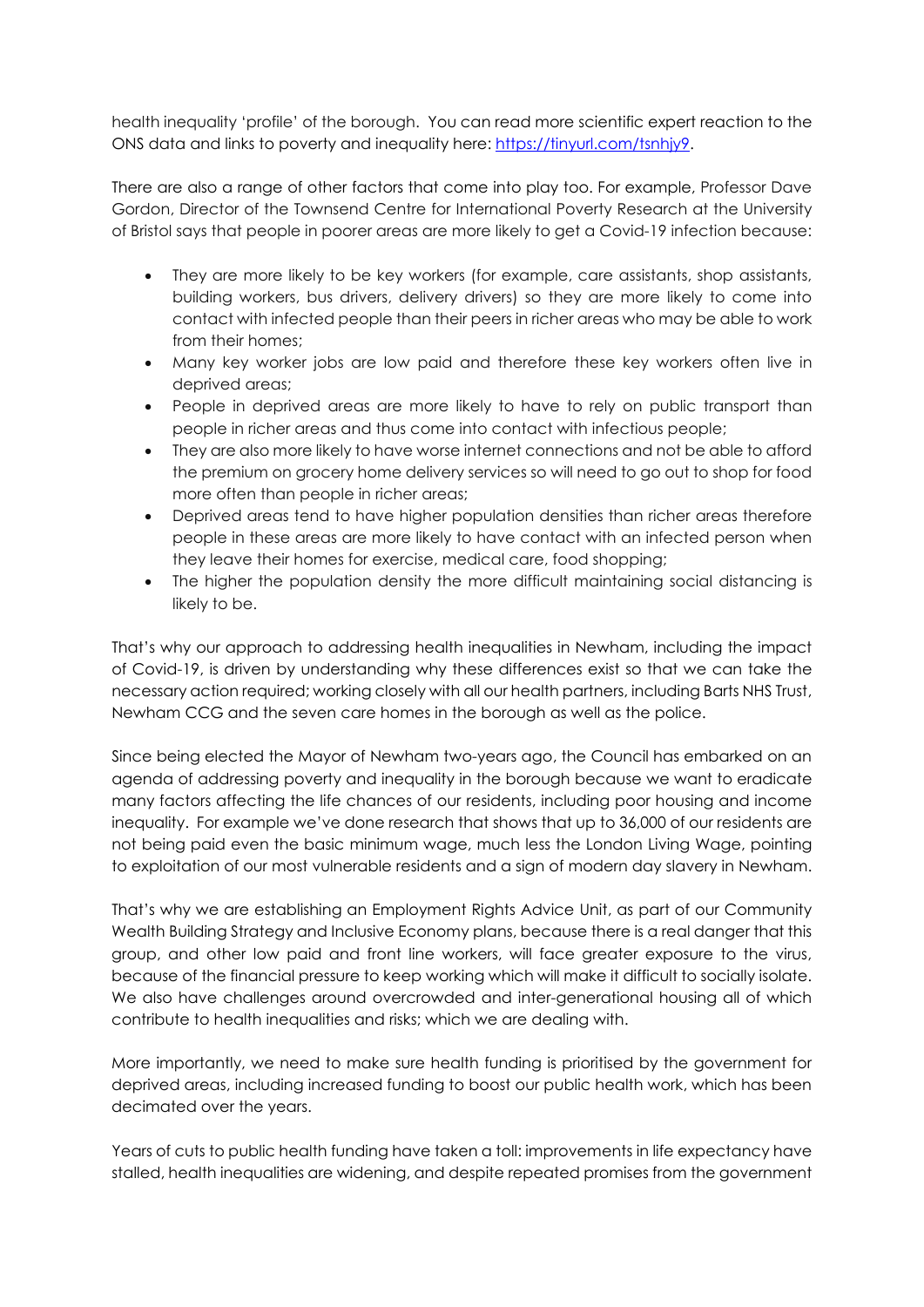to strengthen public health and prevention, local authority public health grants have been substantially cut over the past 7 years, with an extra £1 billion needed to restore spending to the level of 2015/16.

At the moment, the Treasury doesn't factor deprivation methodology across the board despite government asking councils to do 'whatever it takes'. If it wasn't already clear, councils like Newham urgently need more funding from the government *now* and in the future as we progress with Covid-19 'recovery.

So when the Prime Minister announced today that plans for moving to the next phase of the pandemic will be unveiled this coming Sunday, I'll be insisting that it can't apply a one-size-fits all solution to any easing of the restrictions in place. These plans have to take account of the fact that not all communities have experienced the Covid-19 crisis in the same way. We must be given a greater say, more money and more power on how restrictions are managed and eased in Newham.

Now onto what the Council is doing to tackle those residents and businesses who are not complying with the restrictions in place. When it comes to individuals, only the police can take enforcement action under the Coronavirus Act, passed in Parliament last month. If you have any concerns, please contact the Newham Police on 101.

With businesses that are flouting the law, the Council's Trading Standards and Licensing teams, supported by the Law Enforcement Officers, operate a 7-days a week monitoring service to ensure that businesses within Newham understand how these restrictions apply to their business and to ensure high levels of compliance take place.

This work is in addition to the Licensing Enforcement work that continues to take place for licensed premises, and Council officers visit retail outlets in the borough through routine patrols of our high streets or where residents have reported concerns to the Council direct (so far there have only been 30 referrals to date). Between 27 March and 1 May 2020, Council officers have visited 470 premises and have served closure notices to 48 premises and seven fixed penalty notices (FPNs). While there are traders who are genuinely confused about whether they can or cannot operate, where officers find a deliberate trading (or significant risk to health due to a large gatherings) notices are served to compel the businesses to close. Failure to comply with this notice is a criminal offence.

There have been some premises who have tried to get round the rules by selling small amounts of food that can be lawfully sold, such as food, in an attempt to circumvent the legislation that is aimed at reducing the amount of contacts an journeys in the borough to essential ones only. We've had major issues with hairdressers and barbers trying to disguise the fact they are opening by operating with the shutters down, by appointment and access via rear entrances. There are also some Letting Agents who are working with shutters half open and by appointment in some cases. This is an area where enforcement is challenging as if no customers are found on the premises those present can claim that they are only open to 'collect' mail.

Another area that we've noticed particularly over the past week, across the borough, are those businesses that aren't supposed to be trading because of the restrictions in place which are now opening when before they were closed. This may be caused by financial pressures